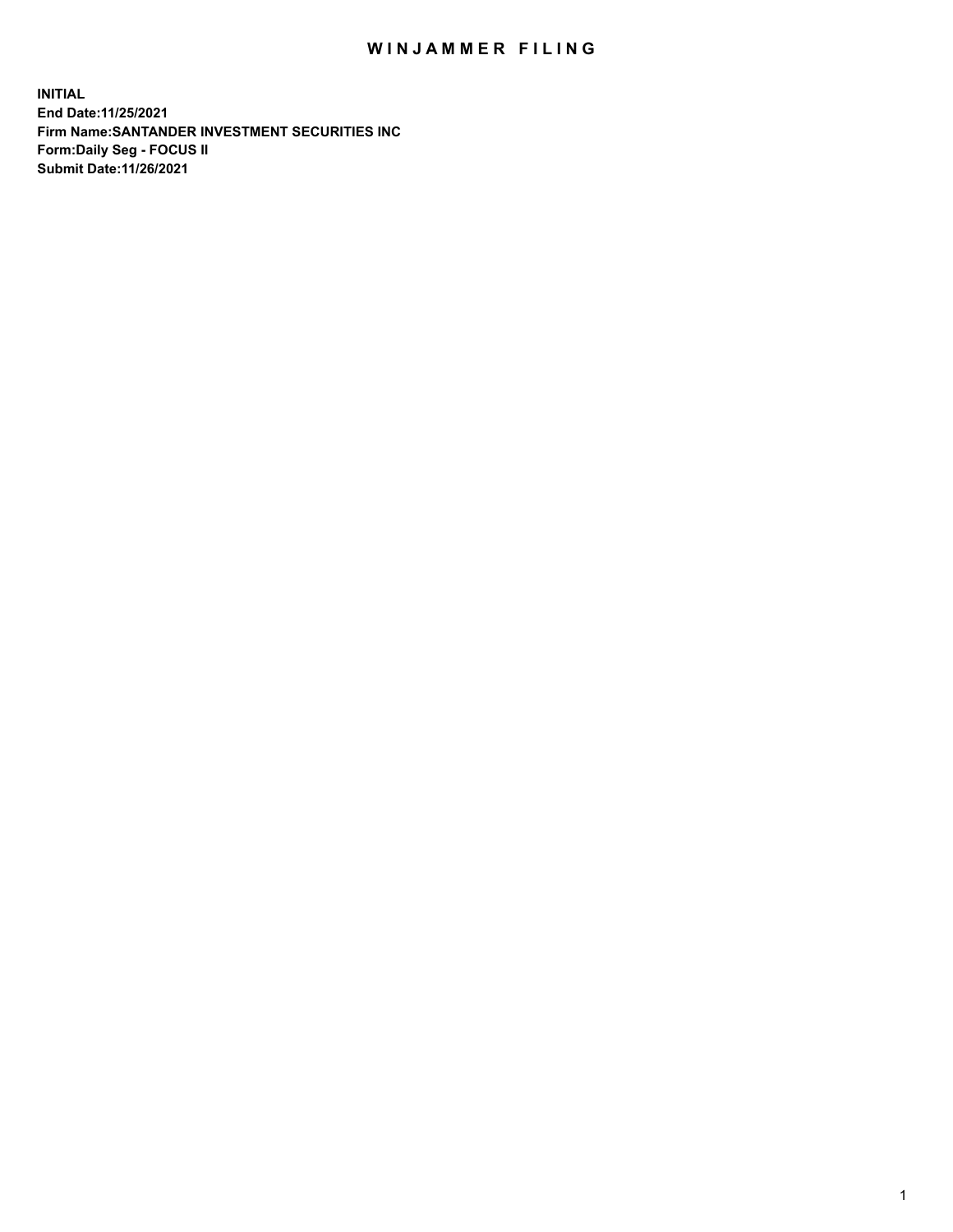**INITIAL End Date:11/25/2021 Firm Name:SANTANDER INVESTMENT SECURITIES INC Form:Daily Seg - FOCUS II Submit Date:11/26/2021 Daily Segregation - Cover Page**

| $\gamma$ ocgi cganon - oo $\gamma$ or - ago                                       |                                                      |
|-----------------------------------------------------------------------------------|------------------------------------------------------|
| Name of Company                                                                   | <b>SANTANDER INVESTMENT</b><br><b>SECURITIES INC</b> |
| <b>Contact Name</b>                                                               | <b>Richard Ro</b>                                    |
| <b>Contact Phone Number</b>                                                       | (212) 350-3662                                       |
| <b>Contact Email Address</b>                                                      | richard.ro@santander.us                              |
| FCM's Customer Segregated Funds Residual Interest Target (choose one):            |                                                      |
| a. Minimum dollar amount: ; or                                                    | 70,000,000                                           |
| b. Minimum percentage of customer segregated funds required:%; or                 | <u>0</u>                                             |
| c. Dollar amount range between: and; or                                           | 00                                                   |
| d. Percentage range of customer segregated funds required between:% and%.         | 0 <sub>0</sub>                                       |
| FCM's Customer Secured Amount Funds Residual Interest Target (choose one):        |                                                      |
| a. Minimum dollar amount: ; or                                                    | $\frac{0}{0}$                                        |
| b. Minimum percentage of customer secured funds required:%; or                    |                                                      |
| c. Dollar amount range between: and; or                                           | 0 <sub>0</sub>                                       |
| d. Percentage range of customer secured funds required between: % and %.          | 0 <sub>0</sub>                                       |
| FCM's Cleared Swaps Customer Collateral Residual Interest Target (choose one):    |                                                      |
| a. Minimum dollar amount: ; or                                                    | $\frac{0}{0}$                                        |
| b. Minimum percentage of cleared swaps customer collateral required:% ; or        |                                                      |
| c. Dollar amount range between: and; or                                           | 0 <sub>0</sub>                                       |
| d. Percentage range of cleared swaps customer collateral required between:% and%. | 0 <sub>0</sub>                                       |

Attach supporting documents CH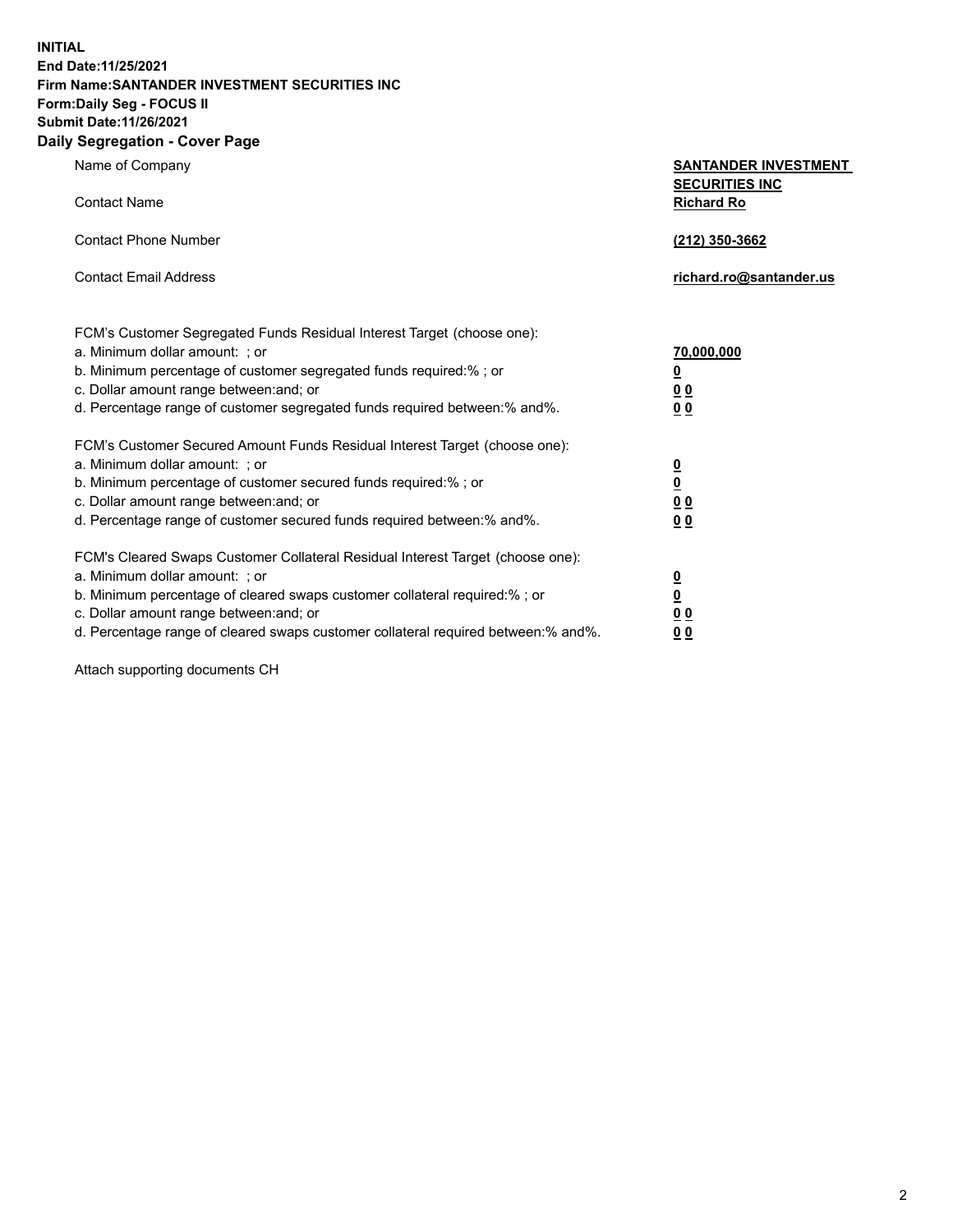## **INITIAL End Date:11/25/2021 Firm Name:SANTANDER INVESTMENT SECURITIES INC Form:Daily Seg - FOCUS II Submit Date:11/26/2021 Daily Segregation - Secured Amounts**

|     | Foreign Futures and Foreign Options Secured Amounts                                         |                   |
|-----|---------------------------------------------------------------------------------------------|-------------------|
|     | Amount required to be set aside pursuant to law, rule or regulation of a foreign            | $0$ [7305]        |
|     | government or a rule of a self-regulatory organization authorized thereunder                |                   |
| 1.  | Net ledger balance - Foreign Futures and Foreign Option Trading - All Customers             |                   |
|     | A. Cash                                                                                     | $0$ [7315]        |
|     | B. Securities (at market)                                                                   | $0$ [7317]        |
| 2.  | Net unrealized profit (loss) in open futures contracts traded on a foreign board of trade   | $0$ [7325]        |
| 3.  | Exchange traded options                                                                     |                   |
|     | a. Market value of open option contracts purchased on a foreign board of trade              | $0$ [7335]        |
|     | b. Market value of open contracts granted (sold) on a foreign board of trade                | $0$ [7337]        |
| 4.  | Net equity (deficit) (add lines 1. 2. and 3.)                                               | $0$ [7345]        |
| 5.  | Account liquidating to a deficit and account with a debit balances - gross amount           | $0$ [7351]        |
|     | Less: amount offset by customer owned securities                                            | 0 [7352] 0 [7354] |
| 6.  | Amount required to be set aside as the secured amount - Net Liquidating Equity              | $0$ [7355]        |
|     | Method (add lines 4 and 5)                                                                  |                   |
| 7.  | Greater of amount required to be set aside pursuant to foreign jurisdiction (above) or line | $0$ [7360]        |
|     | 6.                                                                                          |                   |
|     | FUNDS DEPOSITED IN SEPARATE REGULATION 30.7 ACCOUNTS                                        |                   |
| 1.  | Cash in banks                                                                               |                   |
|     | A. Banks located in the United States                                                       | $0$ [7500]        |
|     | B. Other banks qualified under Regulation 30.7                                              | 0 [7520] 0 [7530] |
| 2.  | Securities                                                                                  |                   |
|     | A. In safekeeping with banks located in the United States                                   | $0$ [7540]        |
|     | B. In safekeeping with other banks qualified under Regulation 30.7                          | 0 [7560] 0 [7570] |
| 3.  | Equities with registered futures commission merchants                                       |                   |
|     | A. Cash                                                                                     | $0$ [7580]        |
|     | <b>B.</b> Securities                                                                        | $0$ [7590]        |
|     | C. Unrealized gain (loss) on open futures contracts                                         | $0$ [7600]        |
|     | D. Value of long option contracts                                                           | $0$ [7610]        |
|     | E. Value of short option contracts                                                          | 0 [7615] 0 [7620] |
| 4.  | Amounts held by clearing organizations of foreign boards of trade                           |                   |
|     | A. Cash                                                                                     | $0$ [7640]        |
|     | <b>B.</b> Securities                                                                        | $0$ [7650]        |
|     | C. Amount due to (from) clearing organization - daily variation                             | $0$ [7660]        |
|     | D. Value of long option contracts                                                           | $0$ [7670]        |
|     | E. Value of short option contracts                                                          | 0 [7675] 0 [7680] |
| 5.  | Amounts held by members of foreign boards of trade                                          |                   |
|     | A. Cash                                                                                     | $0$ [7700]        |
|     | <b>B.</b> Securities                                                                        | $0$ [7710]        |
|     | C. Unrealized gain (loss) on open futures contracts                                         | $0$ [7720]        |
|     | D. Value of long option contracts                                                           | $0$ [7730]        |
|     | E. Value of short option contracts                                                          | 0 [7735] 0 [7740] |
| 6.  | Amounts with other depositories designated by a foreign board of trade                      | 0 [7760]          |
| 7.  | Segregated funds on hand                                                                    | $0$ [7765]        |
| 8.  | Total funds in separate section 30.7 accounts                                               | 0 [7770]          |
| 9.  | Excess (deficiency) Set Aside for Secured Amount (subtract line 7 Secured Statement         | 0 [7380]          |
|     | Page 1 from Line 8)                                                                         |                   |
| 10. | Management Target Amount for Excess funds in separate section 30.7 accounts                 | 0 [7780]          |
| 11. | Excess (deficiency) funds in separate 30.7 accounts over (under) Management Target          | $0$ [7785]        |
|     |                                                                                             |                   |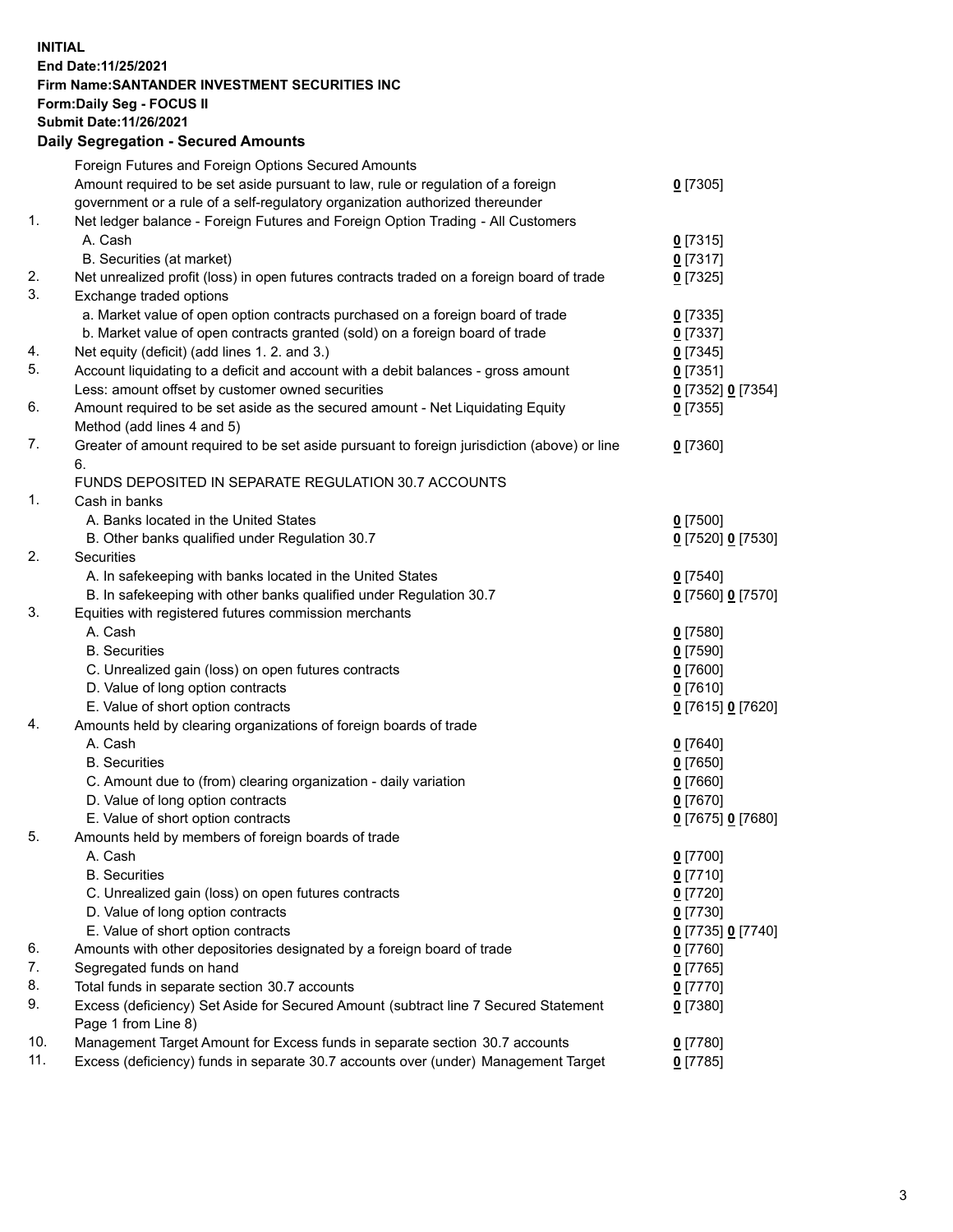| <b>INITIAL</b> |                                                                                     |                      |  |  |  |  |
|----------------|-------------------------------------------------------------------------------------|----------------------|--|--|--|--|
|                | End Date: 11/25/2021                                                                |                      |  |  |  |  |
|                | Firm Name: SANTANDER INVESTMENT SECURITIES INC                                      |                      |  |  |  |  |
|                | Form: Daily Seg - FOCUS II                                                          |                      |  |  |  |  |
|                | <b>Submit Date: 11/26/2021</b>                                                      |                      |  |  |  |  |
|                | Daily Segregation - Segregation Statement                                           |                      |  |  |  |  |
|                | SEGREGATION REQUIREMENTS(Section 4d(2) of the CEAct)                                |                      |  |  |  |  |
| 1.             | Net ledger balance                                                                  |                      |  |  |  |  |
|                | A. Cash                                                                             | 2,195,576,155 [7010] |  |  |  |  |
|                | B. Securities (at market)                                                           | $0$ [7020]           |  |  |  |  |
| 2.             | Net unrealized profit (loss) in open futures contracts traded on a contract market  | -183,878,771 [7030]  |  |  |  |  |
| 3.             | Exchange traded options                                                             |                      |  |  |  |  |
|                | A. Add market value of open option contracts purchased on a contract market         | 43,433,808 [7032]    |  |  |  |  |
|                | B. Deduct market value of open option contracts granted (sold) on a contract market | 44,258,091 [7033]    |  |  |  |  |
| 4.             | Net equity (deficit) (add lines 1, 2 and 3)                                         | 2,010,873,101 [7040] |  |  |  |  |
| 5.             | Accounts liquidating to a deficit and accounts with                                 |                      |  |  |  |  |
|                | debit balances - gross amount                                                       | $0$ [7045]           |  |  |  |  |
|                | Less: amount offset by customer securities                                          | 0 [7047] 0 [7050]    |  |  |  |  |
| 6.             | Amount required to be segregated (add lines 4 and 5)                                | 2,010,873,101 [7060] |  |  |  |  |
|                | <b>FUNDS IN SEGREGATED ACCOUNTS</b>                                                 |                      |  |  |  |  |
| 7.             | Deposited in segregated funds bank accounts                                         |                      |  |  |  |  |
|                | A. Cash                                                                             | 158,021,316 [7070]   |  |  |  |  |
|                | B. Securities representing investments of customers' funds (at market)              | $0$ [7080]           |  |  |  |  |
|                | C. Securities held for particular customers or option customers in lieu of cash (at | $0$ [7090]           |  |  |  |  |
|                | market)                                                                             |                      |  |  |  |  |
| 8.             | Margins on deposit with derivatives clearing organizations of contract markets      |                      |  |  |  |  |
|                | A. Cash                                                                             | 1,880,266,505 [7100] |  |  |  |  |
|                | B. Securities representing investments of customers' funds (at market)              | $0$ [7110]           |  |  |  |  |
|                | C. Securities held for particular customers or option customers in lieu of cash (at | $0$ [7120]           |  |  |  |  |
|                | market)                                                                             |                      |  |  |  |  |
| 9.             | Net settlement from (to) derivatives clearing organizations of contract markets     | 45,320,214 [7130]    |  |  |  |  |
| 10.            | Exchange traded options<br>A. Value of open long option contracts                   |                      |  |  |  |  |
|                | B. Value of open short option contracts                                             | 43,433,808 [7132]    |  |  |  |  |
| 11.            | Net equities with other FCMs                                                        | 44,258,091 [7133]    |  |  |  |  |
|                | A. Net liquidating equity                                                           | $0$ [7140]           |  |  |  |  |
|                | B. Securities representing investments of customers' funds (at market)              | $0$ [7160]           |  |  |  |  |
|                | C. Securities held for particular customers or option customers in lieu of cash (at | $0$ [7170]           |  |  |  |  |
|                | market)                                                                             |                      |  |  |  |  |
| 12.            | Segregated funds on hand                                                            | $0$ [7150]           |  |  |  |  |
| 13.            | Total amount in segregation (add lines 7 through 12)                                | 2,082,783,752 [7180] |  |  |  |  |
| 14.            | Excess (deficiency) funds in segregation (subtract line 6 from line 13)             | 71,910,651 [7190]    |  |  |  |  |
| 15.            | Management Target Amount for Excess funds in segregation                            | 70,000,000 [7194]    |  |  |  |  |
| 16.            | Excess (deficiency) funds in segregation over (under) Management Target Amount      | 1,910,651 [7198]     |  |  |  |  |
|                | <b>Excess</b>                                                                       |                      |  |  |  |  |